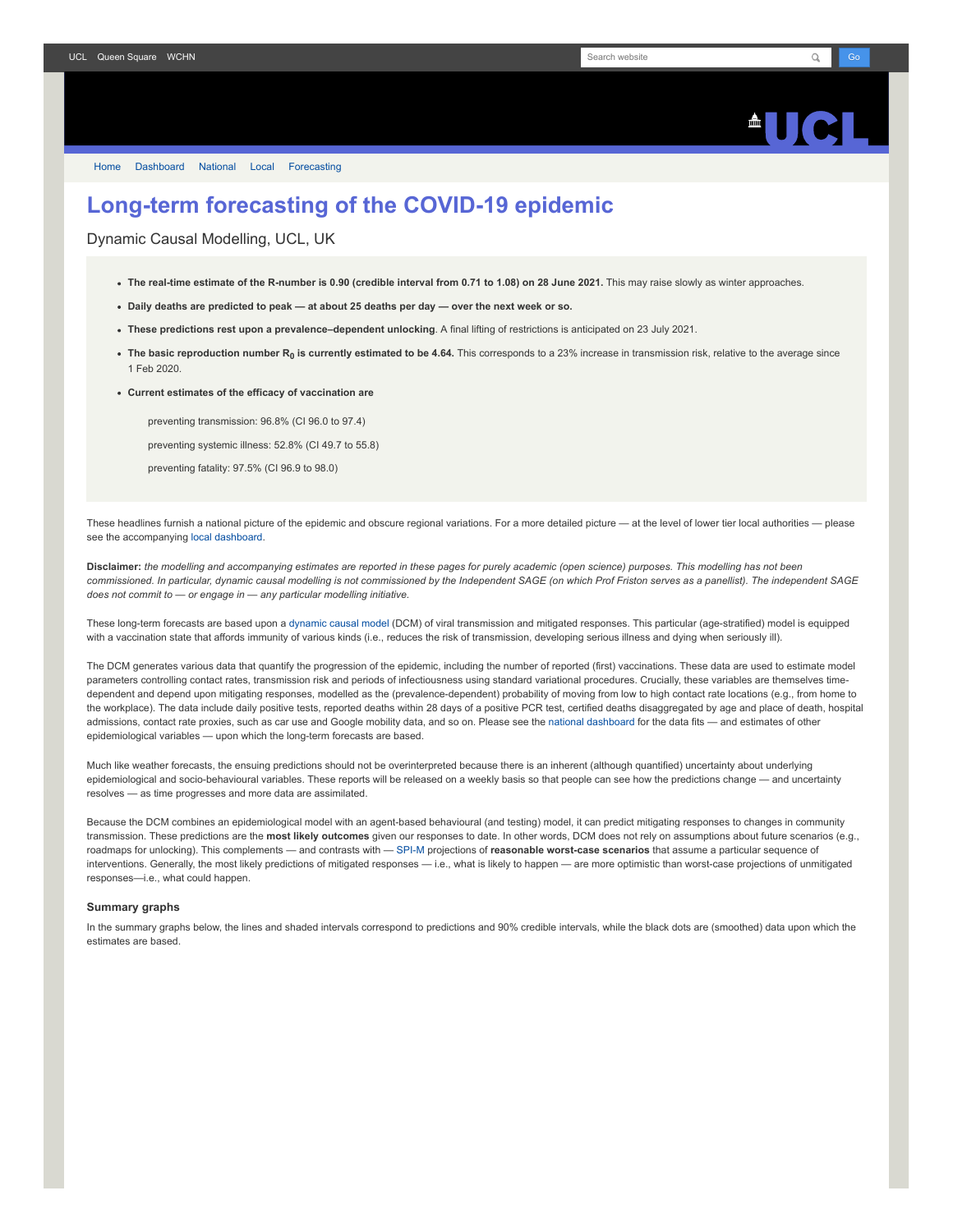

**Prevalence and reproduction ratio:** this panel provides a forecast of (i) the **prevalence of infection** and (ii) the reproduction ratio or **R-number** (blue and orange lines, respectively) with their accompanying confidence intervals (shaded areas). These forecasts are based upon parameters estimated from the data up until the reporting date (the vertical line). The data include [GOV.UK estimates](https://www.gov.uk/guidance/the-r-number-in-the-uk#latest-r-and-growth-rate) of the R-number, which are shown for comparison with the DCM estimates. The **basic reproduction ratio** (R0 – yellow line) can be read as the R-number in the absence of any mitigating reductions in contact rates (under the simplifying assumption that the mean period of infectivity is constant). This reflects fluctuations in transmission risk due to seasonality effects and viral mutations. The 'alpha' and 'delta' indicate when the alpha and delta variants were introduced to the UK.

[The DCM estimate of the R-number is based upon a g](https://www.gov.uk/guidance/the-r-number-in-the-uk#contents)[enerative mode](https://en.wikipedia.org/wiki/Generative_model)[l \(i.e., a real-time estimate using data assimilation\). The corresponding consensus estimates from the](https://www.gov.uk/guidance/the-r-number-in-the-uk#contents) SPI-M are based upon retrospective (e.g., Bayesian regression) analysis of recent data and are therefore treated as a lagged estimator. The black dots correspond to the GOV.UK (SPI-M consensus) estimates moved backwards in time by 16 days from their date of reporting.

**Attack rate and immunity:** this panel shows long-term forecasts of **attack rate, population or herd immunity** and the percentage of people who have been vaccinated. In addition, an estimate of the effective immunity threshold is provided based upon simplifying (SIR) assumptions (yellow line). Based upon the changes in testing, death rate and other data, one can estimate the efficacy of vaccination. The attack rate corresponds to the number of people who have been infected since the onset of the outbreak (blue line). This can be supplemented with a small proportion of the population that is estimated to have pre-existing immunity (e.g., mucosal immunity or cross immunoreactivity with other SARS viruses), shown in red. The combination can be read as the herd or population immunity.

The effective immunity threshold is based upon the effective reproduction ratio under pre-pandemic contact rates. The reproduction ratio corresponds to the product of the contact rate, transmission risk and mean infectious period. Note that the effective immunity threshold fluctuates. This reflects the fact that transmission risk changes with time. In this model, transmission risk is modelled as a seasonal fluctuation multiplied by smooth (increasing) [function of time.](https://www.medrxiv.org/content/10.1101/2021.01.10.21249520v1) A fluctuating transmission risk accommodates changes in transmissibility (e.g., due to viral evolution) that is contextualised by seasonal variations in transmission (e.g., due to changes in temperature, humidity, socialising outdoors and the propensity for aerosol transmission). The vertical line shows when the population immunity first exceeds the effective immunity threshold.

**Daily deaths:** this panel shows fatality rates as assessed by patients who died within 28 days of positive PCR test and people who died from certified COVID-19. The former represents an underestimate of COVID-related mortality, where the degree of underestimation depends upon testing rates. The discrepancy is adequately modelled by evaluating the probability of succumbing to COVID-19 and having had a positive PCR test within 28 days.

**Mobility and lockdown:** a long-term forecast of locking and unlocking, based upon car use as quantified by the Department of Transport and - in this graph - Google mobility data. These measures of mobility are expressed in terms of the percentage of pre-pandemic levels. The expected mobility has been thresholded at three levels to illustrate different levels of lockdown. The dates on the lower (graded pink) bar annotate a transition from a more restrictive level of mobility to a less restrictive level. Forecasts of mobility are based upon underlying contact rates that depend upon the prevalence of infection, which are then modulated with a smooth function of time (parameterised with Fourier coefficients).

This dynamic causal model includes age-stratification into for groups (below the age of 15, between 15 and 35, between 35 and 70, and over 70 years of age). The contact rates within and between the groups (for high and low contact rate locations) are estimated from the data, under mildly informative lognormal shrinkage priors. Please see the following [technical report](https://arxiv.org/abs/2011.12400) for further technical details.

## **Changes since last report:**

- age stratification increased from 3 to 4 groups
- an effect of vaccination on the probability of dying (given systemic illness) has been included